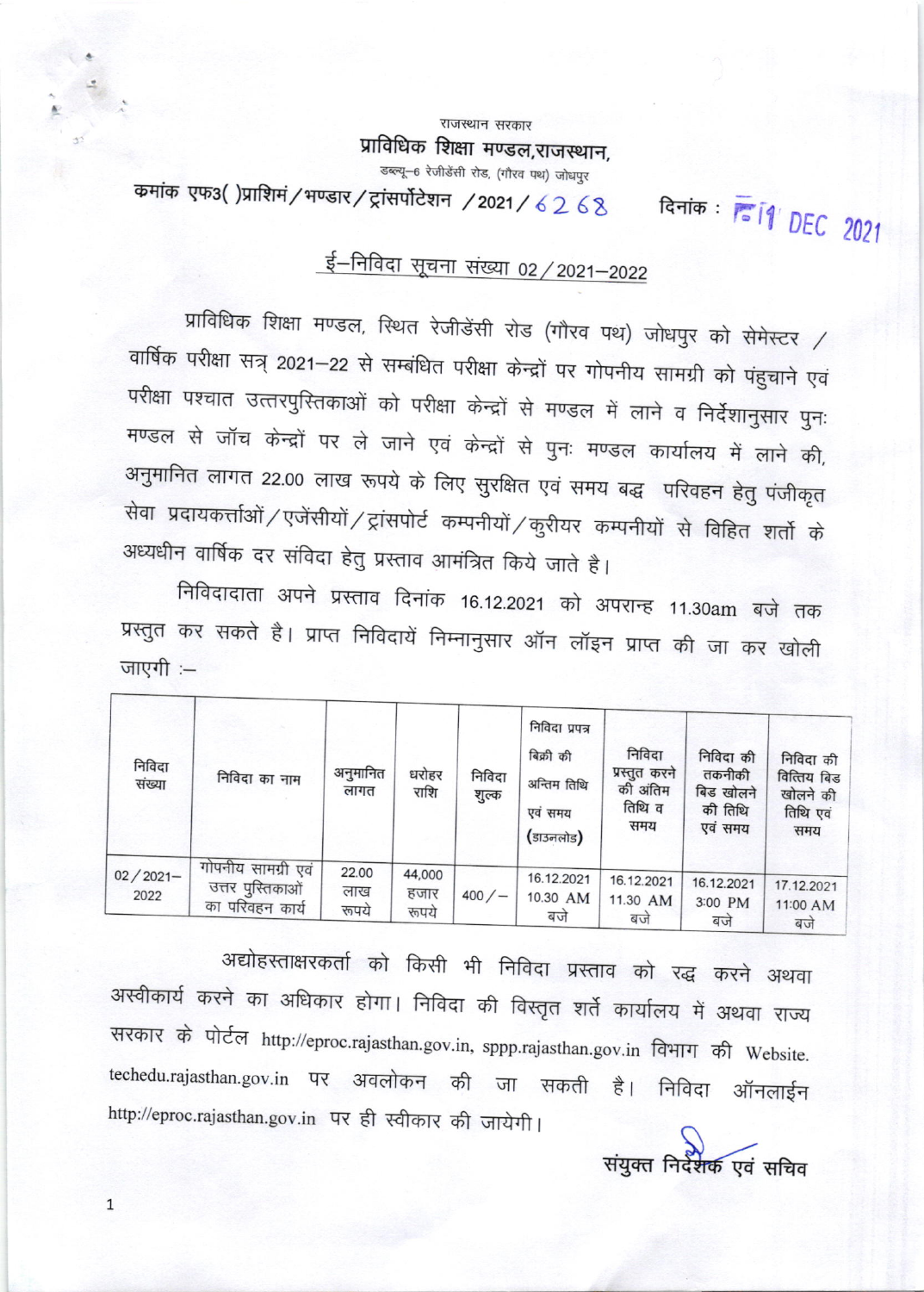### Government of Rajasthan

### Board of Technical Education Rajasthan W-6, Gaurav Path, Residency Road, Jodhpur Tender Document for "Transportation of Confidential Material

#### & Answerbooks"

Under Notice No. 02/2021-2022/ Due on 16-12-2021

| S. No.         | Particular                                | Page No.       |  |
|----------------|-------------------------------------------|----------------|--|
| $\mathbf{1}$   | <b>Summary of Document</b>                | 3              |  |
| $\overline{2}$ | <b>Check List</b>                         | $4 - 5$        |  |
| 3              | SR-14 & Special Conditions                | 6              |  |
| 4              | Tender Form (SR-15)                       | $\overline{7}$ |  |
| 5              | Conditions of Tender and contract (SR-16) | $8 - 11$       |  |
| 6              | Annexure A B C D E F G &<br>SR Form 17    | 12-24          |  |
| 7              | <b>Technical Bid</b><br>Annexure 'H'      | 25             |  |

## Tender Documents

 $k -$